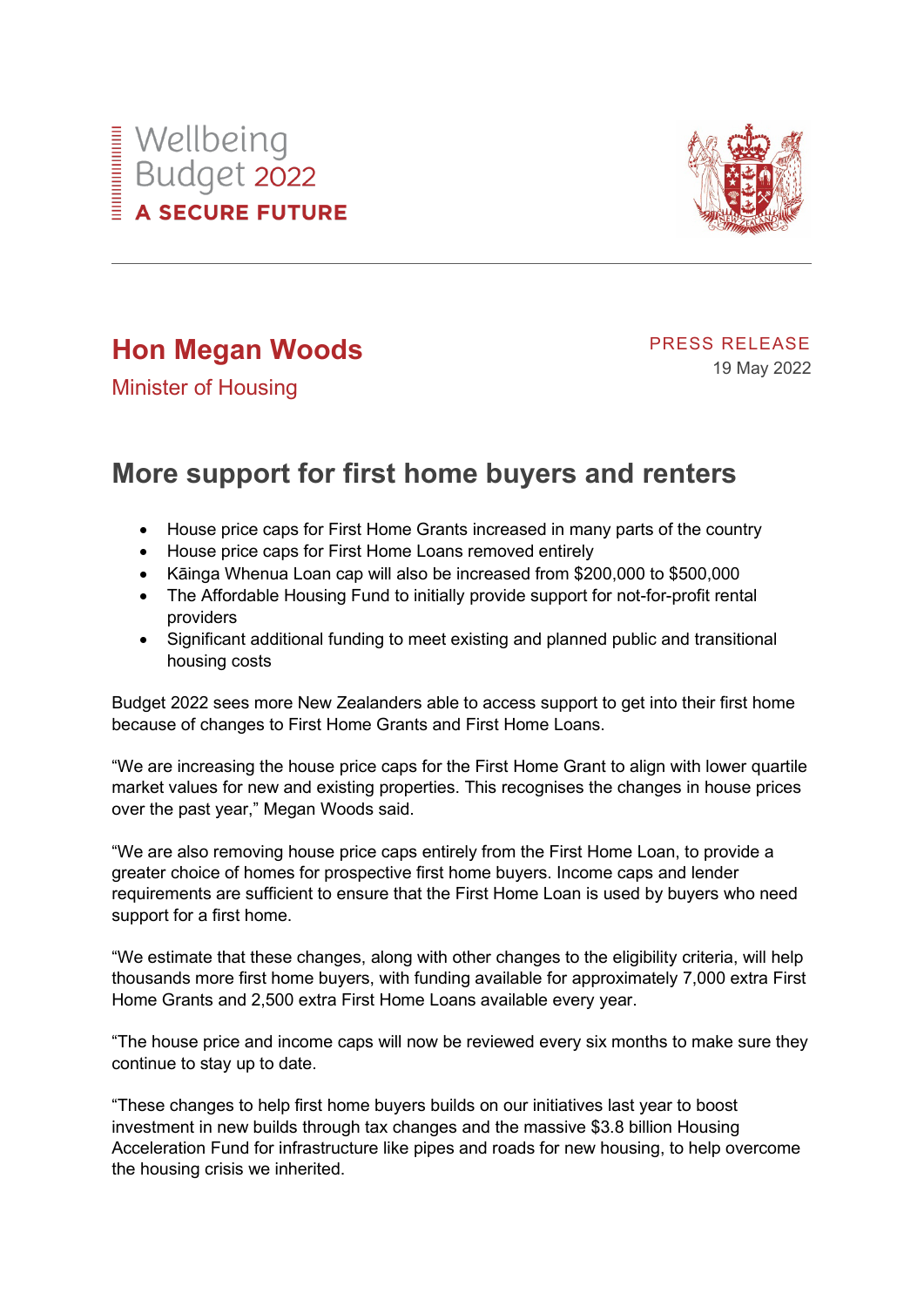"The Kāinga Whenua Loan cap will also be increased from \$200,000 to \$500,000 to provide more choice and opportunities for people building, relocating, or purchasing a home on whenua Māori," Megan Woods said.

Associate Housing Minister (Māori Housing) Peeni Henare said this change will make a real difference for whānau.

"Unlocking funding support to help people into homes will reconnect them with their whenua.

"We made a promise as a Government to change the status quo when it comes to Māori housing, and providing more funding options for whānau looking to utilise whenua Māori as effectively as possible is a vital part of that work," Peeni Henare said.

The changes to the First Home Grant take effect from 19 May 2022. The changes to the First Home Loan and Kāinga Whenua Loan take effect from 1 June 2022.

#### **Affordable Housing Fund**

"The Affordable Housing Fund is a new programme to support the development of new affordable homes for low-to-moderate income families and whānau in areas facing the biggest housing supply and affordability challenges," Megan Woods said.

"This fund will initially help address the needs of New Zealanders who struggle to meet the cost of a market rental but can't access public housing. The \$350 million fund will leverage partnerships with investors, philanthropic organisations, developers, and the affordable housing sector to expand the range of housing options for people whose needs are not currently being met by the market.

"We have seen that rising construction costs are making it harder for many of our providers to deliver affordable housing. This fund will bridge the gap for organisations to get new affordable rental accommodation built," Megan Woods said.

The first stage of the Affordable Housing Fund will offer \$50 million worth of grant funding to not-for-profits to deliver affordable rental housing in Auckland, Tauranga, Rotorua, Napier/Hastings, Wellington, and Nelson/Tasman.

#### **Sustaining public housing**

"Budget 2022 is also meeting the \$1 billion cost required to support existing and planned public and transitional housing through rent subsidies and rising operational costs for housing providers. This reflects our Government's commitment to meeting the ongoing costs of providing public housing, as we rebuild the state's role in this sector.

"Bringing on the largest boost to public housing since the 1970s does not stop at the capital costs of additional homes; ongoing operational funding for Income Related Rent Subsidies is a key part of sustaining those tenancies," Megan Woods said.

#### **Media contact: Liz Banas 021 805 845**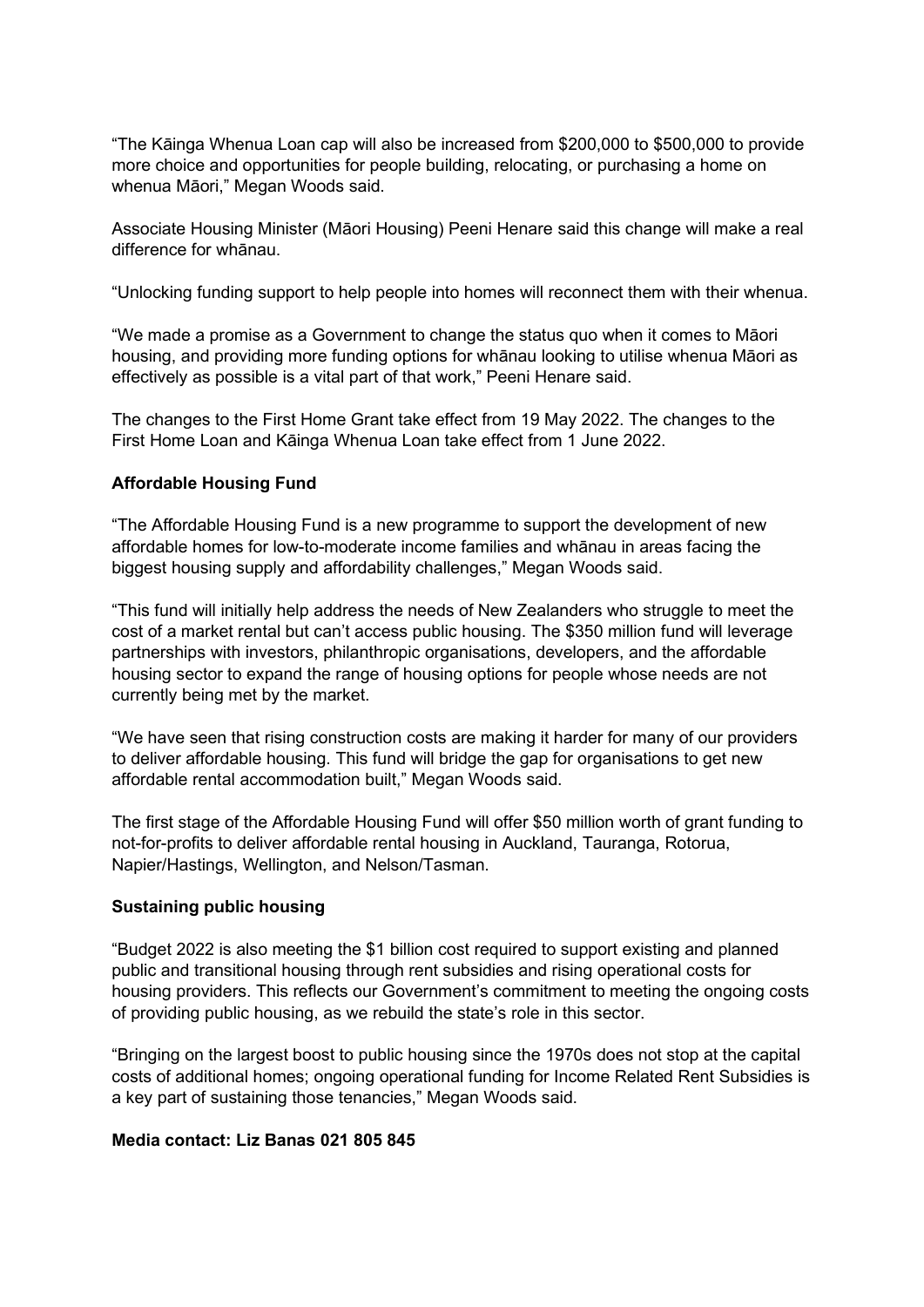### **Note to Editors:**

#### **[First Home Product](https://aus01.safelinks.protection.outlook.com/?url=https%3A%2F%2Fwww.hud.govt.nz%2Fresidential-housing%2Ffirst-home-products%2F&data=05%7C01%7CAndrew.Gregory%40hud.govt.nz%7C3ecb137d79634b8c7abb08da3919950b%7C9e9b30203d3848a69064373bc7b156dc%7C0%7C0%7C637885079283029260%7CUnknown%7CTWFpbGZsb3d8eyJWIjoiMC4wLjAwMDAiLCJQIjoiV2luMzIiLCJBTiI6Ik1haWwiLCJXVCI6Mn0%3D%7C3000%7C%7C%7C&sdata=7StOAFRMsI9DvNNDN0WCNGoo4NA7EiXcLdwpBWyuNus%3D&reserved=0) changes:**

|                                          | <b>Existing properties</b> |                                          | <b>New build properties</b> |                                          | <b>Existing and</b><br>new<br>properties |
|------------------------------------------|----------------------------|------------------------------------------|-----------------------------|------------------------------------------|------------------------------------------|
| <b>Selected regions</b>                  | <b>Grant and</b><br>Loan   | <b>Grant</b>                             | <b>Grant and</b><br>Loan    | <b>Grant</b>                             | Loan                                     |
|                                          | <b>Previous</b>            | New Caps                                 | <b>Previous</b>             | New Caps                                 | <b>New</b>                               |
|                                          | $Cap($ \$)                 | $($ \$)                                  | $Cap($ \$)                  | (3)                                      | $Cap($ \$)                               |
| Auckland region                          | 625,000                    | 875,000                                  | 700,000                     | 875,000                                  |                                          |
| Hamilton                                 | 525,000                    | 650,000                                  | 600,000                     | 725,000                                  |                                          |
| Tauranga Urban Area                      | 525,000                    | 800,000                                  | 600,000                     | 875,000                                  |                                          |
| Rotorua District                         | 400,000                    | 525,000                                  | 500,000                     | 525,000                                  |                                          |
| Napier-Hastings                          | 525,000                    | 625,000                                  | 600,000                     | 825,000                                  |                                          |
| <b>Wellington Urban Area</b>             | 550,000                    | 750,000                                  | 650,000                     | 925,000                                  |                                          |
| Nelson-Tasman                            | 525,000                    | 650,000                                  | 600,000                     | 875,000                                  | No cap                                   |
| <b>Christchurch Urban</b><br>Area        | 500,000                    | 550,000                                  | 550,000                     | 750,000                                  |                                          |
| <b>Dunedin City</b>                      | 425,000                    | 500,000                                  | 550,000                     | 675,000                                  |                                          |
| Queenstown-Lakes<br><b>District</b>      | 600,000                    | 875,000                                  | 650,000                     | 925,000                                  |                                          |
| All remaining territorial<br>authorities | 400,000                    | Ranging<br>from<br>400,000 to<br>875,000 | 500,000                     | Ranging<br>from<br>500,000 to<br>925,000 |                                          |

The following definitions apply:

- Hamilton Urban Area: Hamilton City, Waipā District, Waikato District<br>- Tauranga Urban Area: Tauranga. Western Bay of Plenty District
- Tauranga Urban Area: Tauranga, Western Bay of Plenty District
- Wellington Urban Area: Kāpiti Coast District, Upper Hutt City, Porirua City, Lower Hutt City, Wellington City
- Christchurch Urban Area: Waimakariri District, Christchurch City, Selwyn District

Other changes to first home grants include:

- Introduction of an 'individual earner with dependents category' with an income cap of \$150,000
- Adjusting the KiwiSaver requirements to reduce the threshold amount of regular savings to access the grant